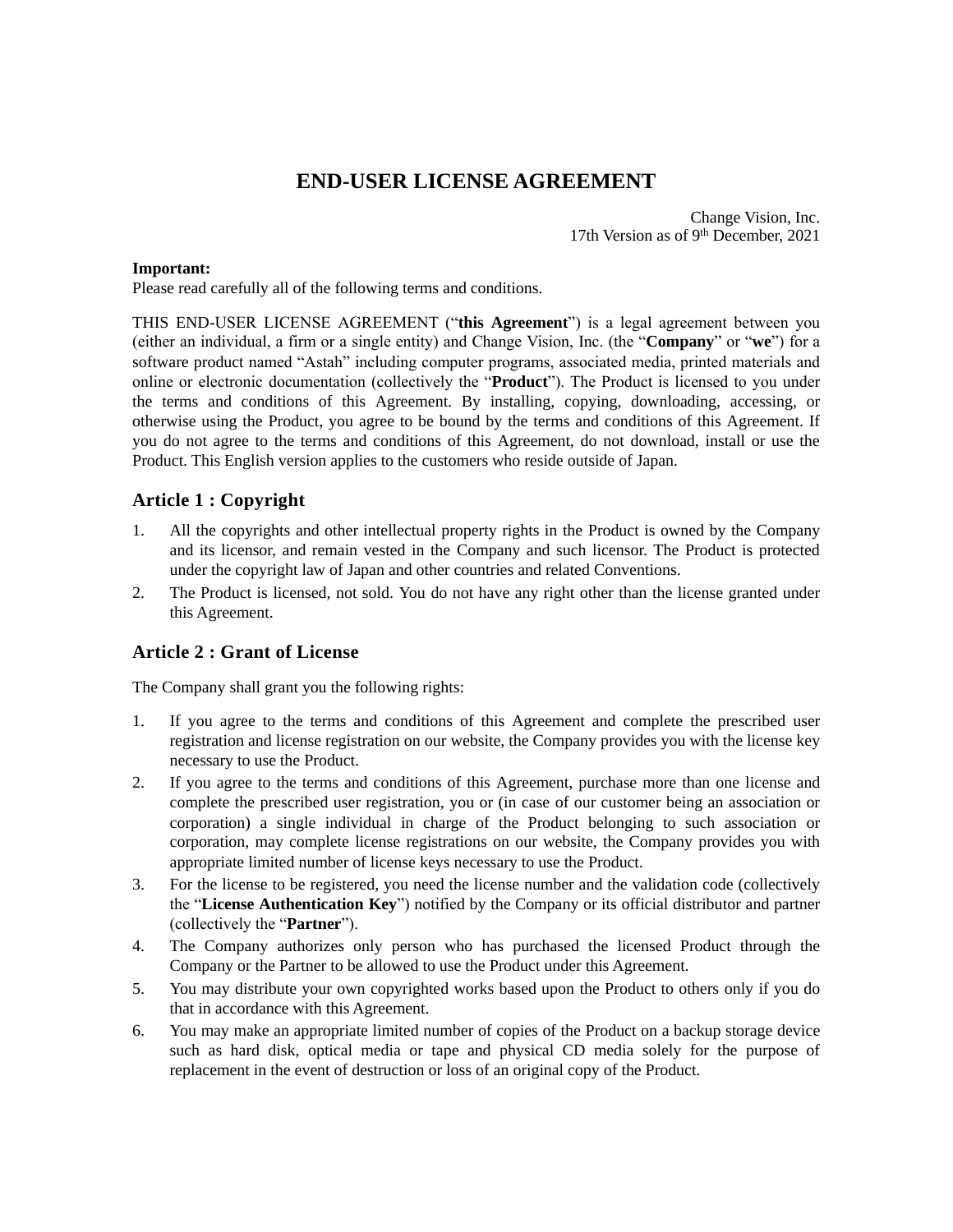- 7. In case our customer is an association or corporation, a single individual in charge of the Product belonging to such association or corporation may make an appropriate limited number of copies of the Product up to the numbers of licenses have been registered completely for the purpose of distribution to individuals to use the Product.
- 8. In case the association or corporation who purchased the licenses were merged and acquired or partially jointed with another association or corporation, you may continue to use the licenses within the associated corporation.
- 9. In case there is a difference between numbers of computers on which the software is installed and numbers of user using the Product simultaneously, for example the Product is used on the client server or the virtualized environment such as thin client or others, you need as many licenses as there are the users.
- 10. The Company shall retain all rights in and to the Product except for the license granted to you expressly in this Agreement.

# **Article 3 : Prohibited Use**

You may not:

- 1. copy the Product except as provided in Article 2 of this Agreement;
- 2. alter, reverse engineer, disassemble or decompile any software included in the Product;
- 3. sell, distribute, lease or assign to others the copies of the Product or information such as the License Authentication Key or license key relating to the license of the Product; or
- 4. sublicense to any third party to use the Product.

# **Article 4 : Limited Warranty**

- 1. The Company warrants that media for the Product will, under normal use, be free of defects in materials and workmanship during the first ninety (90) days from the date you purchase the license from us or our Partner (the "**Warranty Period**"). In any case, the Company's sole obligation under this warranty is to replace the defective media returned to the Company during the Warranty Period. This warranty shall not apply to the damage arising from misuse, abuse or carelessness by you. The Warranty Period of the defective media is applicable to such replaced media.
- 2. Should the Product not be in compliance with the warranty as provided in the preceding paragraph, you may notify the Company in writing during the Warranty Period and return the defective Product and then the Company will provide you with the replacement.
- 3. The Company in no way warrants merchantability or fitness of the Product for a particular purpose, nor warrants performance, results or other contents arising out of or in connection with the Product.
- 4. The Company in no way makes any further representation of warranty, express or implied, on the Product.

# **Article 5 : Limitation of Liability**

Except as provided in Article 4, in no event shall the Company be liable to you for any special, incidental, indirect or consequential damage or any damage arising out or in connection with the use or performance of the Product including any claims for such damages by a third party against you, whether the Company is informed of the possibility of such damages. Should the Company be liable to you, the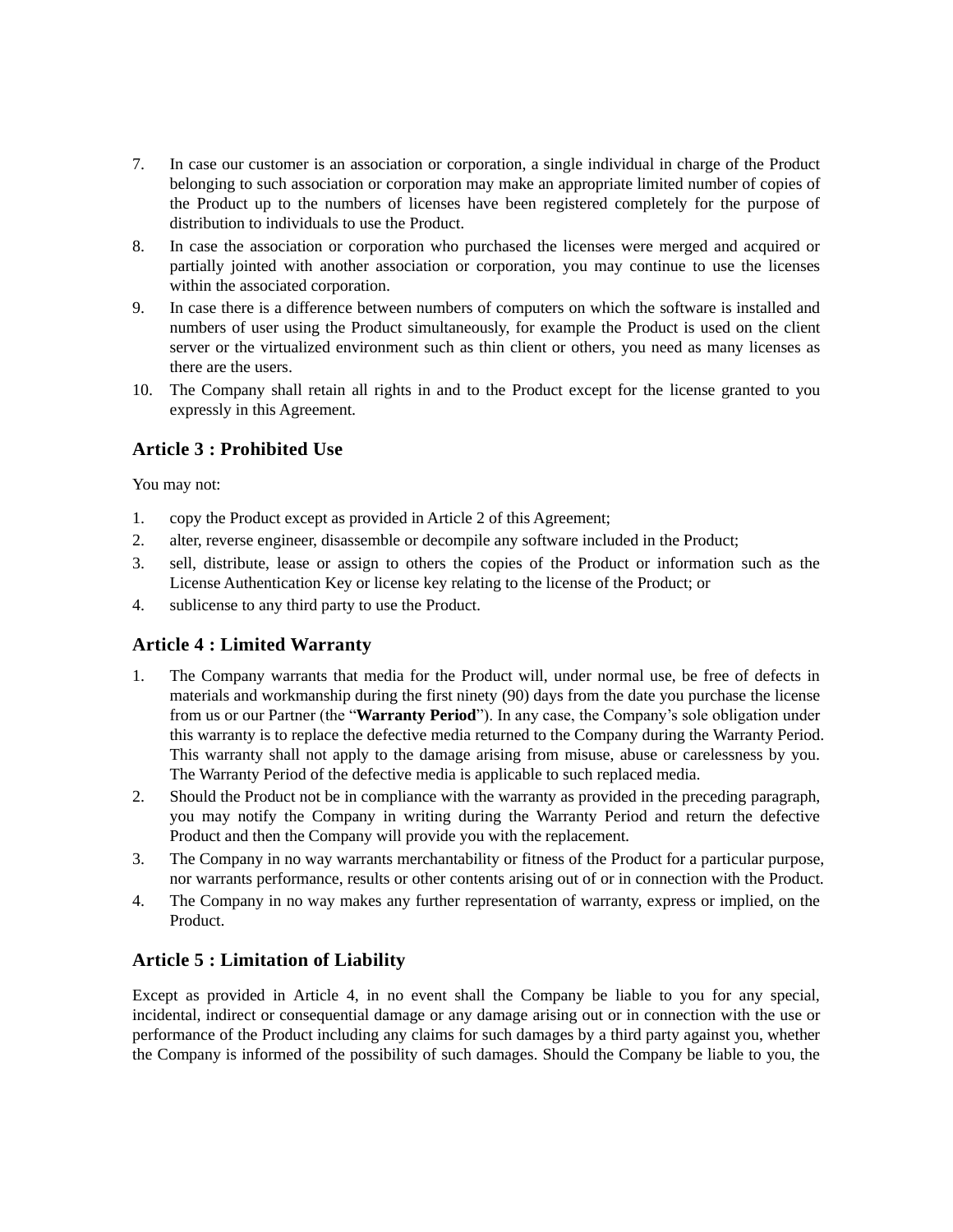maximum amount of such liability shall not exceed the amount of money actually paid by you for the Product.

# **Article 6 : Support Service**

- 1. The Company shall provide to the customer who has made a user registration the following support services related to the Product free of charge for the support period, which is designated to each of the license. Support services shall be provided in English or Japanese:
	- i. provision of upgrades including the adjustment to defects and the improvement of the Product; and
	- ii. response to inquiries relating to the operation of the Product (including information of the known problems of the Product).
	- iii. Several benefits during your support effective period (Contents of benefits are described on our website, and are subject to change without notice).
- 2. The Company shall discontinue to provide support and download of the Product three years after its release date of its first decimal place.
- 3. You shall promptly notify the Company upon any change to items of the user registration with respect to respective licenses for all the Products owned by you.
- 4. Our obligation related to the support services shall be limited to the reasonable efforts as provided for in paragraph 1 of this Article. The Company shall not be required to provide the support services to the following persons:
	- i. a person who has not completed the user registration in accordance with the procedure set by the Company;
	- ii. a person who has not notified us upon any change to items of the user registration as provided in the preceding paragraph;
	- iii. a person whose user registration has been removed at the request of such person;
	- iv. a person whose support effective period has expired; or
	- v. a person who uses the Product without paying for license of the Product.
- 5. The Company may cease to render the support services without prior notice in any of the following events:
	- i. when we need emergency maintenance of the computer system;
	- ii. when we are unable to operate the computer system by reason of force majeure such as fire, electric power outage or interruption by any third party;
	- iii. when we are unable to operate the computer system by reason of a natural disaster or the similar to this; and
	- iv. when we deem it necessary to suspend the operation of the computer system due to emergencies other than above.
- 6. Notwithstanding anything provided in the preceding paragraph, the Company may cease to render the support services for the Product with one (1) year prior notice, and in such event the Company shall have no obligation to provide to you any support services related to such Product.

# **Article 7 : Special Agreement**

The following terms and conditions (the "Special Agreement") shall be applicable additionally to the each of the edition or special license of the Product. When any discrepancy arises between the Special Agreement and other provisions of this Agreement, the Special Agreement shall prevail.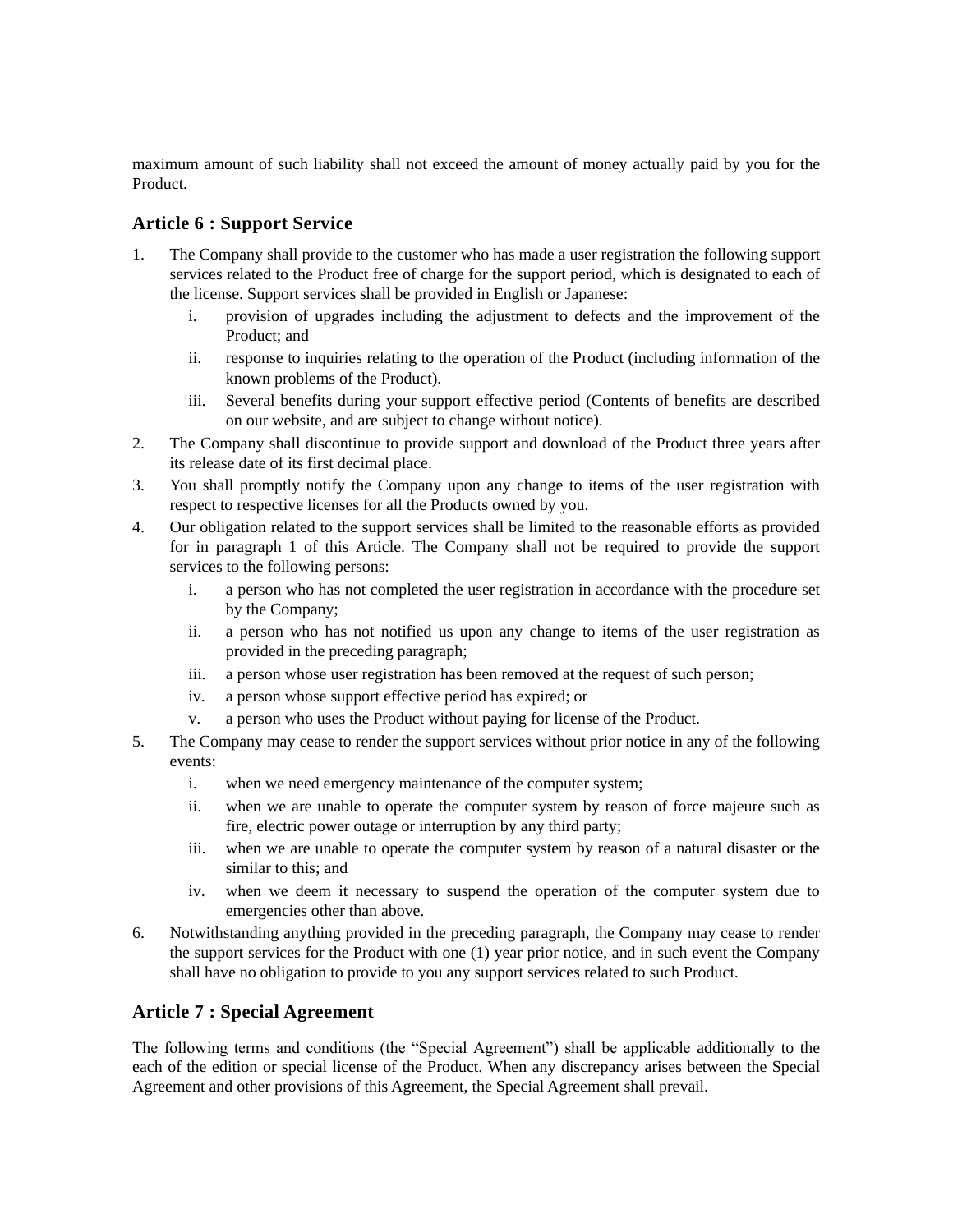### **Astah Engineering Pack**

1. You may use the edition of the Product, Astah Professional, Astah SysML and Astah GSN under this Agreement.

### **Astah Professional**

1. You may use the edition of the Product, Astah Professional under this Agreement.

### **Astah UML**

1. You may use the edition of the Product, Astah UML under this Agreement.

#### **Astah SysML**

1. You may use the edition of the Product, Astah SysML under this Agreement.

#### **Astah GSN**

1. You may use the edition of the Product, Astah GSN under this Agreement.

## **Astah System Safety**

1. You may use the edition of the Product, Astah System Safety under this Agreement.

#### **Astah Viewer**

- 1. If you agree to the terms and conditions of this Agreement, you may use the edition of the Product, Astah Viewer without a purchase of license.
- 2. The Company grants you a personal, non-exclusive, non-transferable, limited license to use the Product, and you may install and use the Product on an appropriate limited number of computers.
- 3. Articles 4 and 6 shall not be applicable to Astah Viewer. The Company shall have no obligation to give warranty or render support services with respect to Astah Viewer.
- 4. You may not sell, distribute, lease or assign to others the Product and copies of the Product, nor sublicense the use of the Product to any third party.
- 5. Although the Product may show advertisements through the software on the screen of the computer, we will not inform any specific website of your personal information or other information in your computer.

## **Astah Community 7.0 or Later**

- 1. If you agree to the terms and conditions of this Agreement, you may use the Product without a purchase of license.
- 2. The Company grants you a personal, non-exclusive, non-transferable, limited license to use the Product, and you may install and use the Product on an appropriate limited number of computers.
- 3. You may use the edition of the Product, Astah Community version 7.0 or later for your personal usage only if:
	- i. you do not charge or accept compensation for the use of this software or any services that you provide with it;
	- ii. you do not generate anything that can be used for commercial with it;
	- iii. you do not provide anything related to commercial service with it; and
	- iv. you do not use it for any commercial usage, application, research or development.
- 4. Articles 4 and 6 shall not be applicable to Astah Community. The Company shall have no obligation to give warranty or render support services with respect to Astah Community.
- 5. You may not sell, distribute, lease or assign to others the Product and copies of the Product, nor sublicense the use of the Product to any third party.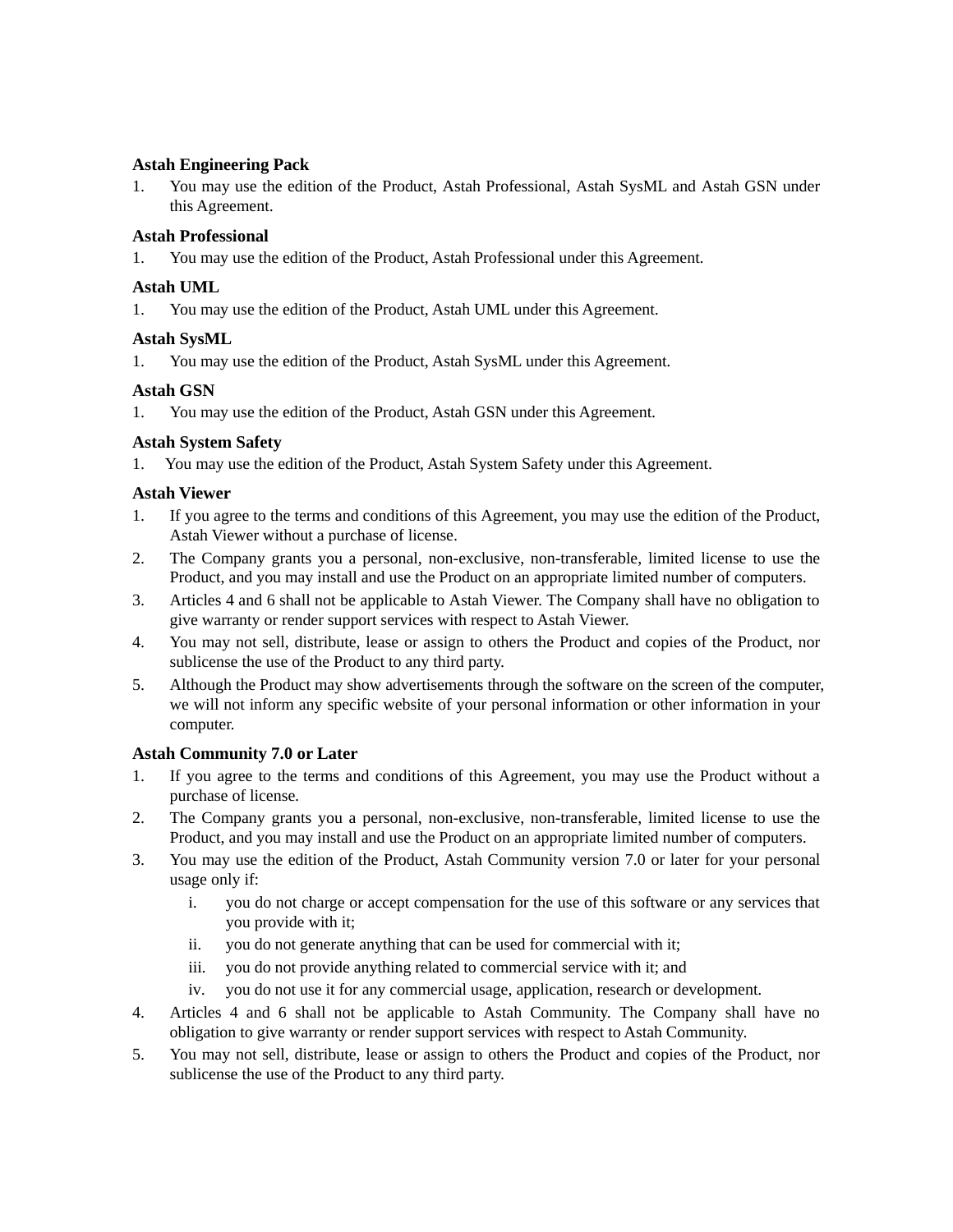6. Although the Product may show advertisements through the software on the screen of the computer, we will not inform any specific website of your personal information or other information in your computer.

### **Astah Community 6.9 or Older**

- 1. If you agree to the terms and conditions of this Agreement, you may use the Product without a purchase of license.
- 2. The Company grants you a personal, non-exclusive, non-transferable, limited license to use the Product, and you may install and use the Product on an appropriate limited number of computers.
- 3. Articles 4 and 6 shall not be applicable to Astah Community. The Company shall have no obligation to give warranty or render support services with respect to Astah Community.
- 4. You may not sell, distribute, lease or assign to others the Product and copies of the Product, nor sublicense the use of the Product to any third party.
- 5. Although the Product may show advertisements through the software on the screen of the computer, we will not inform any specific website of your personal information or other information in your computer.

#### **Astah Plug-In**

- 1. You may use the Product with Astah Plug-In (the"**Plug-In**") added.
- 2. In order to use the Product with the Plug-In, you need required numbers of license for both the Product and Plug-In.
- 3. The license required to use the Plug-In is the content specified for the Product and License Information on our website and printed materials.

#### **Trial License (including software for evaluation purposes and beta version)**

- 1. Provided that you agree to comply with the terms and conditions of this Agreement, you may use the Product only for evaluation and demonstration purposes pursuant to this Agreement. Unless otherwise specifically permitted by the Company, you may not use the Product for the commercial, business or profit purposes.
- 2. During a trial period determined by the Company separately, you may use the Product and create derivative works on the basis of the Product under the trial license during such trial period (including the data, printed materials and computer source codes; hereinafter referred to as the "**Derivative Works**"); provided, however, you may not use or distribute such Derivative Works other than for the evaluation purpose.
- 3. Articles 4 and 6 shall not be applicable to the trail license (including software for evaluation purposes and beta version). The Company shall have no obligation to give warranty or render the support services during the trial period.
- 4. Upon termination of the trial period, you may not continue to use the Product unless you purchase the license of the Product. If you do not purchase the Product at the time of such termination, you must delete and destroy completely all copies of the Product, all of its component in any form and all of the Derivative Works. If you wish to continue use the Product after the trial period, you must purchase the license of the Product for use of the Product from the Company or any of the Partners.
- 5. The stop function is built into the Product so that you may not continue to use the Product after the termination of the trial period.

#### **Limited Time License (Timed License)**

1. The Company grants to you a personal, non-exclusive, non-transferable and limited license to use the Product and you may install and use the Product only for a single computer and a single OS .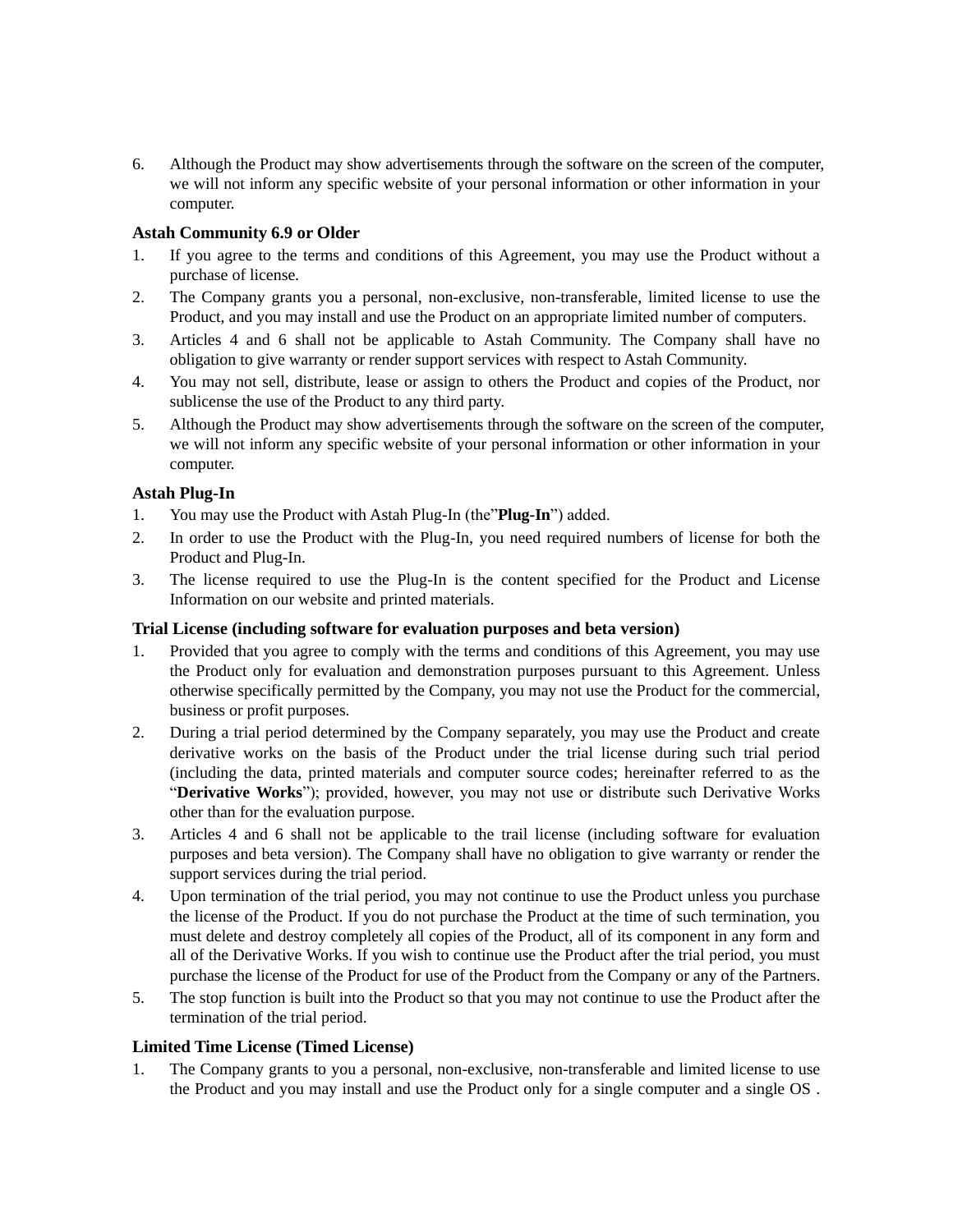You may re-install and use it for another single computer only if you delete the Product completely from the computer that has installed them.

- 2. A number of qualified users may use the Product on the single computer but only one person at a time.
- 3. You may use the Product for the period from the date you designated at the registration to the end of the period specified for each license. The stop function is built into the Product so that you may not continue to use the Product after the termination of the period for use.
- 4. The Company shall provide you with the support services related to the Product for the period set forth in the preceding paragraph. You may not extend the period for support services through the support license.
- 5. Upon termination of the timed license period, your timed license may be extended if you purchase and register another timed license.
- 6. You may not have your timed license upgraded to the perpetual license.
- 7. You may have your employees under your direct instructions, including your employees, dispatched employees, transferring employees, use the Product. You shall be responsible for their complying with this Agreement and for any breach of their obligations.
- 8. You have no right to have third parties, including but not limited to your contractors and their employees, other than the employee under your instruction use the Product.

#### **Perpetual License**

- 1. The Company grants to our customer who has made a license registration or (in case of our customer being an association or corporation) a single individual belonging to such association or corporation a personal, non-exclusive, non-transferable, limited license to use the Product.
- 2. If the customer who has made a license registration is a single individual who is licensed to use the Product, such user may install and use the Product on an appropriate limited number of computers.
- 3. The Company shall provide to you who have purchased support license for extension of the support effective period with respect to the license for each of the Products owned by you, the support services as set forth by the Company for a period from the end of the support effective period for the license of the Product to the end of the period prescribed by the Company separately for the license for each of the Products.
- 4. You may have your employees under your direct instructions, including your employees, dispatched employees, transferring employees, use the Product. You shall be responsible for their complying with this Agreement and for any breach of their obligations.
- 5. You have no right to have third parties, including but not limited to your contractors and their employees, other than the employee under your instruction use the Product.

#### **Organizational License**

- 1. The Company grants to a person belonging to such association or corporation a personal, nonexclusive, non-transferable and limited license to use the Product for a period designated by us for the each of the license when you registered the person as administrator.
- 2. You may install the Product on all the computers you may use, and also make copies of distribution to install the Product on them.
- 3. Prescribed users may use the Product by accessing to the Company's server to activate a license under the Organizational License's limited numbers during the period this Organizational License is designated to run for.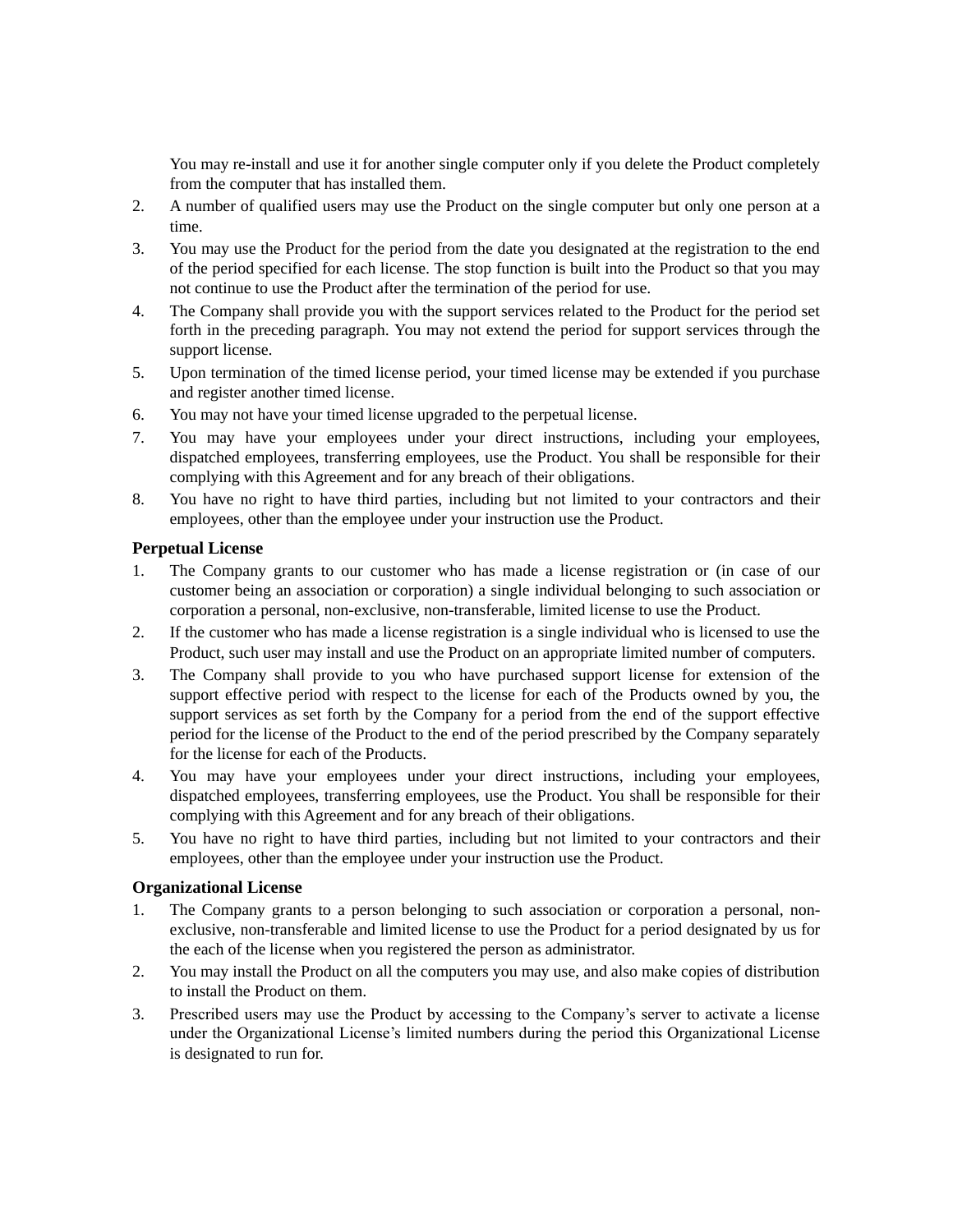- 4. A number of qualified users may use the Product on the single computer, but only one person at a time.
- 5. You may have any persons who engage in your operations, including your employees, dispatched employees, transferring employees and your contractors engaging your operations, use the Product. You shall be responsible for their complying with this Agreement and for any breach of their obligations.
- 6. You may use the Product within the limited number the license grants on multiple computers. The stop function is built into the Product so that you may not use the Product when the numbers of Product being used exceeds the prescribed limit.
- 7. You may use the Product for the period the date designated at the registration to the end of the period specified for the license. In case you have the Organizational License (Annual), the stop function is built into the Product so that you may not continue to use the Product after the termination of the period for use. In case you have the Organizational License (Perpetual), a number of Individual Perpetual Licenses will be issued and derived to the license administrator for distribution. These licenses will allow for continued use of Astah, but will be un-supported and the clause "Perpetual License" will apply.
- 8. The Company shall provide you with the support services related to the Product for the period set forth in the preceding paragraph during the support effective period for the license of the Product.
- 9. Upon termination of the Organizational License period, in case you have an activated Organizational License (Annual), it may be extended if you purchase and register another Organizational License (Annual). In case you have an activated Organizational License (Perpetual), it may be extended if you purchase Organizational License Support Renewal.
- 10. The Company shall maintain the information such as Activation times, first date of Activation, the last check-out date of Organizational License for the purpose of the verification of license range and providing Support Service.
- 11. The Company shall collect the License ID, i) Machine Information and ii) Identifier Name and send them to our server that manages all the Product information for the purpose of the verification of license range and providing Support Service.
	- i. Machine Information: A unique code that identifies your computer that is obtained through using Product
	- ii. Identifier Name: A name users set when activating the license per computer (The computer name will become the Identifier Name as default)

## **Floating License**

- 1. The Company grants to a person belonging to such association or corporation a personal, nonexclusive, non-transferable and limited license to use the Product for a period designated by us for the each of the license when you registered the person as administrator.
- 2. You may install the Product on all the computers users may use, and also make copies of distribution to install the Product on them.
- 3. You may install the license on a centralized License Server an association or corporation holds that is accessible to others within your organization.
- 4. A number of qualified users may use the Product on the single computer but only one person at a time.
- 5. You may have any persons who engage in your operations, including your employees, dispatched employees, transferring employees and your contractors engaging your operations, use the Product.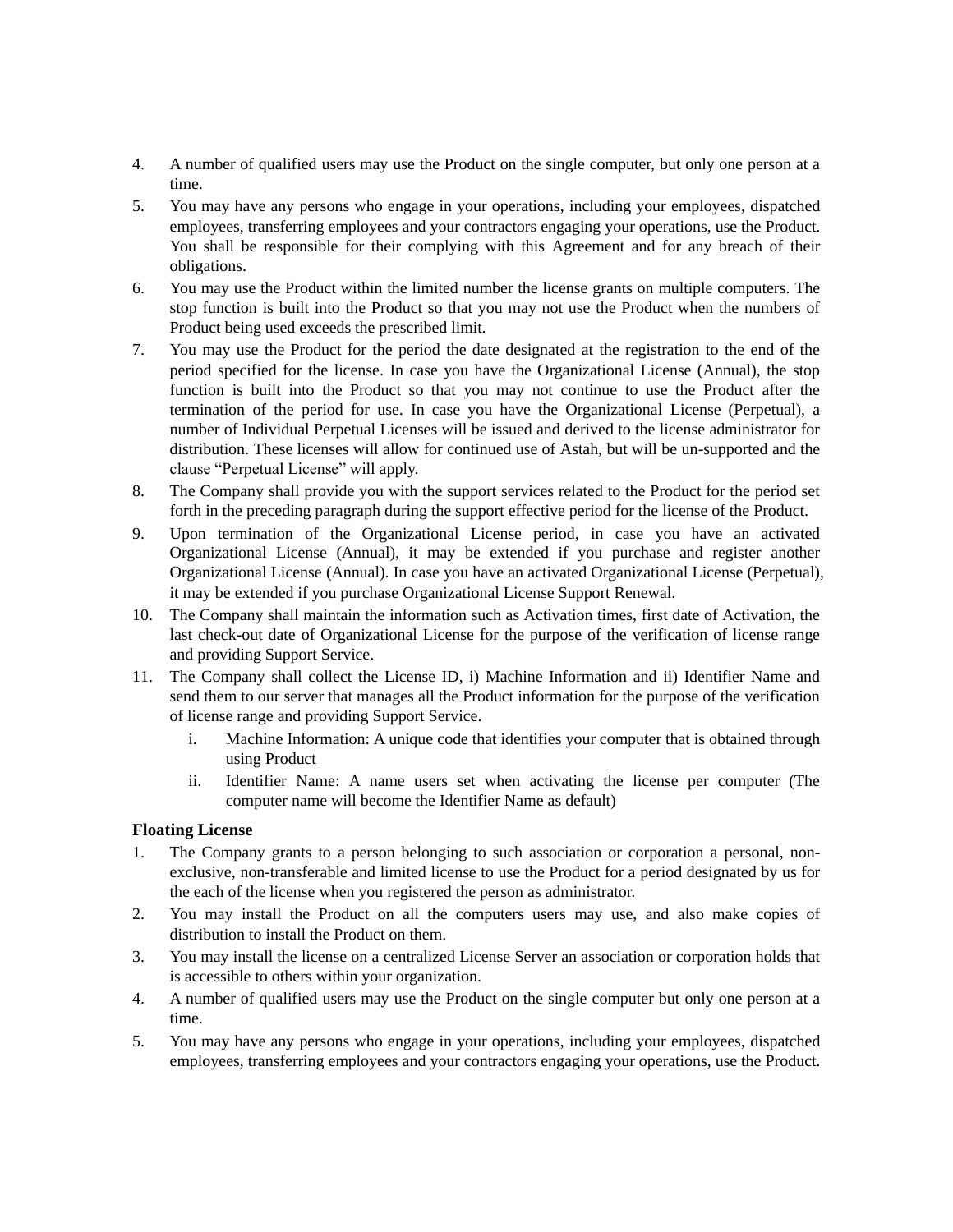You shall be responsible for their complying with this Agreement and for any breach of their obligations.

- 6. You may use the Product within the limited number the license grants on multiple computers. The stop function is built into the Product so that you may not use the Product when the numbers of Product being used exceeds the prescribed limit.
- 7. You may use the Product for the period the date designated at the activation of the license. The stop function is built into the Product so that you may not continue to use the Product after the termination of the period for use.
- 8. The Company shall provide you with the support services related to the Product for the period set forth in the preceding paragraph during the support effective period for the license of the Product.

#### **Faculty Site License**

- 1. The Company grants to you, as a single individual belonging to such association purchasing and registering a Faculty Site License as a license administrator, a non-exclusive, non-transferable and limited license to use the Product. The license can be distributed to any faculty and students, for the purpose of academic studies and research, who are members of the department indicated on the application form submitted at the time of purchase. Third parties may only use the license on machines that belong to the indicated department at your academic institution for any seminars or classes your academic institution holds.
- 2. You may install the Product on computers that licensed users own, as well as make copies of the distribution to install the Product on them.
- 3. Under this Agreement, the indicated department may use the listed Products: Astah Professional, Astah SysML, Astah GSN and Astah System Safety.
- 4. You may use the Product during the Faculty Site License period, the date the license administrator designed during registration to the end of the period specified for each license. A stop function is built into the Product so that you may not continue to use the Product after the termination of the Faculty Site License period, without proper renewal.
- 5. The Company shall provide you with the support services related to the Product for the period set forth in the preceding paragraph. You may not extend the period for support services through a separate support license.
- 6. During the Faculty Site License period, any person who resigns from the licensed department, may not to use the Product and must delete the Product from their computers completely.
- 7. Upon termination of the Faculty Site License period, your Faculty Site License may be extended if you purchase, and register, another Faculty Site License.

#### **Student License**

- 1. If you agree to the terms and conditions of this Agreement, you may use the Product without user registration on our website.
- 2. The Company grants you a personal, non-exclusive, non-transferable, limited license to use the Product, and you may install and use the Product on an appropriate limited number of computers as long as you are only one who uses this Product.
- 3. Articles 4 and 6 shall not be applicable to Astah UML Free Student License. The Company shall have no obligation to give warranty or render support services with respect to Astah UML Free Student License users.
- 4. Without consent of the Company in writing, you may not sell, distribute, lease or assign to others copies of the Product, nor sublicense the use of the Product to any third party.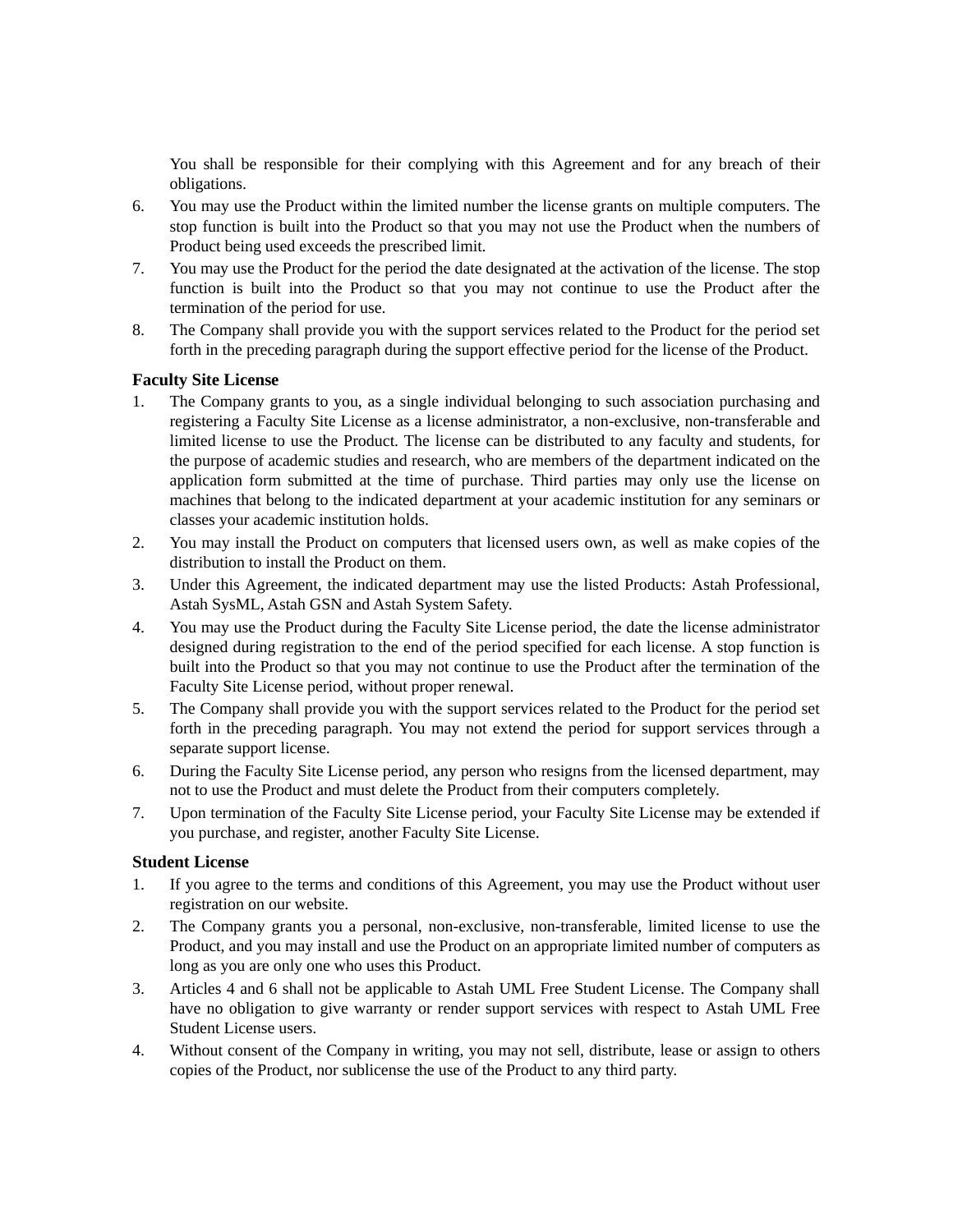# **Article 8 : Confidentiality**

- 1. (a) The contents of this Agreement and (b) all information disclosed by the Company under this Agreement (such as License key of the Product, phone number, fax number, e-mail address, URL, all other information disclosed via computer network by providing the License Authorization Key and Support Services) shall be treated as strictly confidential ("**Confidential Information**") and you may not disclose the Confidential Information to any third party without the Company's prior written consent, nor abuse the Confidential Information. Especially if you disclose or leak the License Information such as License Authorization Key or License key itself to any third party, the Company grants a right to stop your use of the licensed Product. You may disclose the Confidential Information only for reasonable cause such as in compliance with judicial or other governmental order; provided, however, that in such event you shall give a prompt prior notice to the Company.
- 2. The obligation under this Article shall not apply if such information is any of the followings:
	- i. Information which becomes available to you on an unrestricted basis from a third party (Except any License Information of the Product); or
	- ii. Information which was independently developed by you without using any of the Company's confidential Information.
- 3. The preceding paragraphs shall survive the expiration or termination of this Agreement.

# **Article 9 : Personal Information**

- 1. The Company, for the purposes below, may collect and use and keep the following information on you ("**Personal Information**", including any updates), with the necessary protective measures taken against divulgence of and abuse of the Personal Information, unless your account is deleted by yourself or your request for removal is received:
	- i. your name, company or organization name, e-mail address, etc. that we collect under paragraphs 1 and 3 of Article 6;
	- ii. products you purchased, user registration date, renewal of contract, information disclosed in relation to your payment, etc. and items relating to agreements by and between you and the Company, and;
	- iii. your inquiries and your answers to questioners, etc.
- 2. The Company will use the Personal Information collected pursuant to the preceding clause for the following purposes. The provision of information to you within the purposes mentioned below will be made to you by means of e-mail or phone.
	- i. to make descriptions in the license key for the purposes of identification of the Registered User and the computer in which the Product is installed or used;
	- ii. to offer the support services set forth in Article 6;
	- iii. to notify you of the renewal of the agreements;
	- iv. for our business promotion concerning to our products or services; and
	- v. for notices, correspondence and exercise of rights and performance of obligations relating to this Agreement.
- 3. The Company may entrust our affiliates or distributors with a part or whole of our business to the extent that each of the items prescribed in the preceding paragraph is carried out. In such event we require such affiliates or distributors to maintain confidentiality of the Personal Information through confidentiality agreement.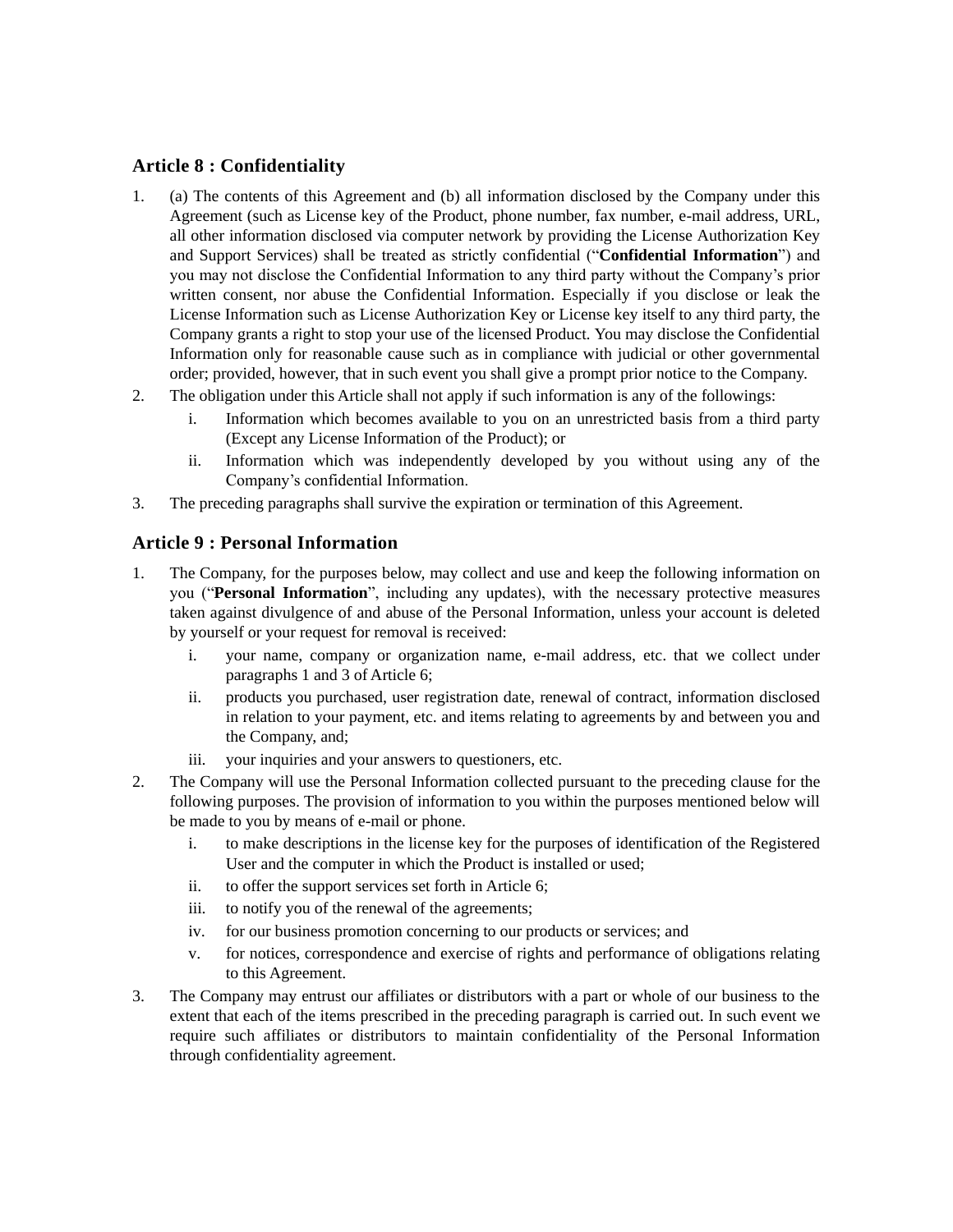- 4. You may make a request to disclose your own Personal Information based on the objective facts we hold. However the Company shall have no obligation to disclose information such as (a) any confidential business Information or technical know-hows of the Company or the third party's; (b) any Information that has elapsed the prescribed holding period and we no longer use; (c) any Information related to personal evaluations, categories of our customers; and (d) any Information that we record based on our regular business and could arise a hindrance to our business by providing them. If you think that any Personal Information we hold about you is incorrect or wrong, you may request that we adjust or delete such Personal Information.
- 5. You may request that the Company stop using your Personal Information for the purpose of our business promotion mentioned in item 4 of paragraph 2 of this Article.
- 6. You agree that after the expiration or termination of this Agreement the Company may continue to use your Personal Information based on the user registration provided to us pursuant to paragraph 1 of this Article for a certain period of time should there be reasonable reason.
- 7. The Company may disclose your Personal Information as appropriate if required to do so by law through governmental agencies or any other institution with quasi-authority.

# **Article 10 : Collecting Information**

- 1. For the purposes of the Product's enhancement, quality improvements and to grasp the user activity on the Product, our main server of the Product is designed to obtain users update information and other specific information from user's computer.
- 2. The update information and other specific information from user's computer mentioned this provision are as below.
	- i. The Product edition, its version, the type of OS and license you use and the name of folder under the folder (.astah) for saved configuration files and logfiles;
	- ii. Internet Protocol address information for the connection and
	- iii. Information such as how many times you click on which menu label on the Product's main tool bar only if you agree with the "data collection for Product improvement (http://astah.net/agreements/use-data)" (Any model information you create or any other design information will not be sent)
- 3. The Company will not disclose the information we collected under this clause to the third party without your explicit permission unless required to disclose by law through governmental agencies or any other institution with quasi-authority.

## **Article 11 : Termination**

This Agreement shall be immediately terminated if you breach any of the terms and conditions of this Agreement, and accordingly the license provided for in this Agreement shall also be terminated. In such event, you shall immediately stop using the Product you hold and remove all of the copies of the Product.

## **Article 12 : Governing Law**

This Agreement shall be governed by, interpreted and construed in accordance with the laws of Japan. The parties herby submit for all purposes of or in connection with this Agreement to the exclusive jurisdiction of the Tokyo District Court.